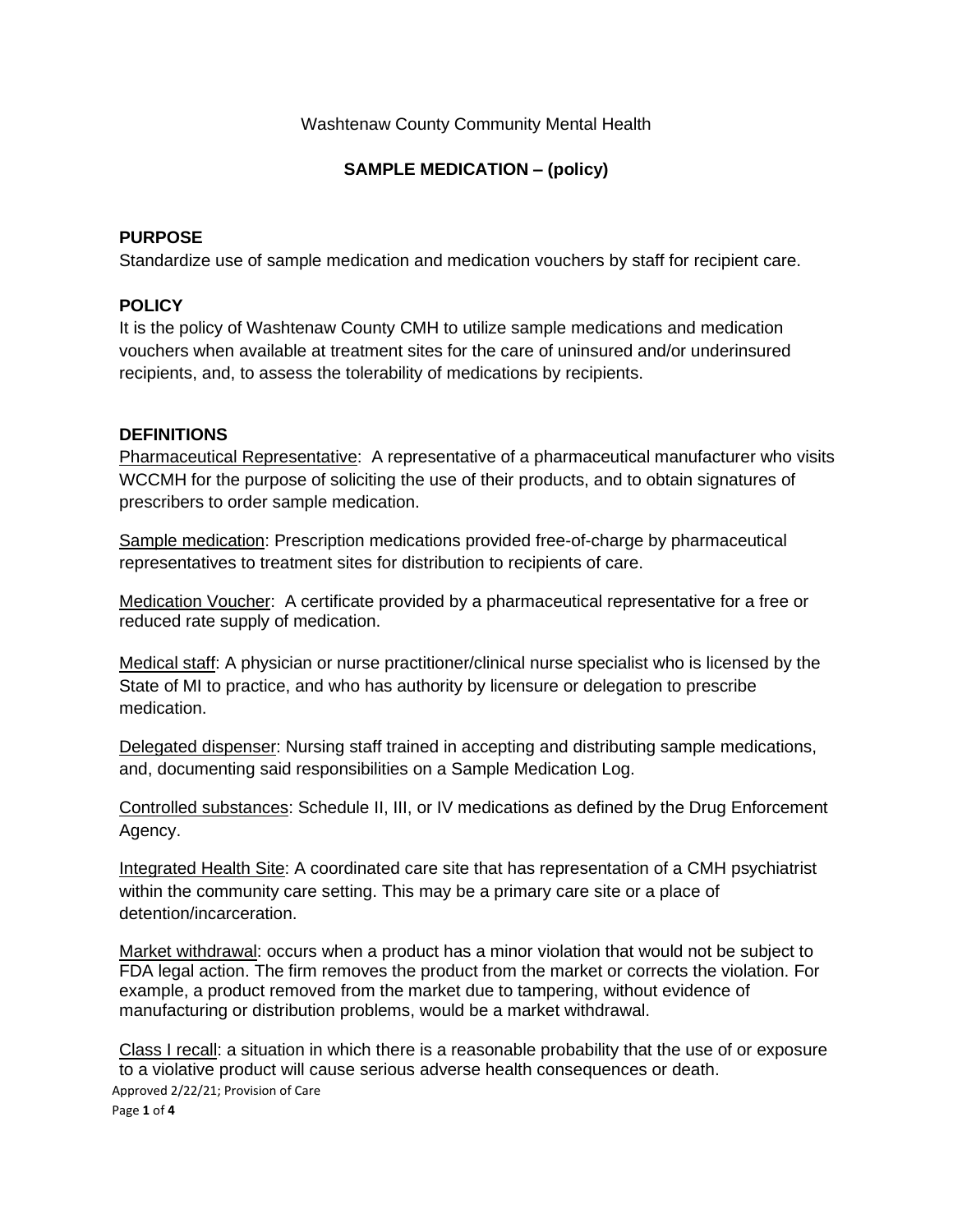Class II recall: a situation in which use of or exposure to a violative product may cause temporary or medically reversible adverse health consequences or where the probability of serious adverse health consequences is remote.

Classes III recall: a situation in which use of or exposure to a violative product is not likely to cause adverse health consequences.

## **STANDARDS**

- Prescribers will not sign for and medical staff will not accept any samples for controlled substances.
- Samples for controlled substances will only be accepted after consultation with the medical director.
- WCCMH medical staff may secure coupons/vouchers/free-of-charge and/or reduced priced medication samples from pharmaceutical representatives in accordance with the Michigan Public Health Code. Samples and vouchers will become property of Washtenaw County once logged into the sample supply.
- Sample medications will be logged into designated secure CMH clinical site by nursing staff and distributed in accordance with Michigan Legislature Public Health Code Section 333.17750 and recipient eligibility guidelines determined by WCCMH.
- Sample medications and medication vouchers will be stored in a secured area with at minimum one lock
- Medical/nursing staff will notify recipient no later than 3 business days if the recipient has received a sample supply of medication recalled via market withdrawal or class I/II/III recall. All clients who received identified medication will be given manufacturer or FDA recommendations. An incident report will be written and the medical director will be notified.

## **PROCEDURES**

*(see procedures manual)*

## **REFERENCES**

- Michigan Public Health Occupational Code
- Michigan Legislature Public Health Code Section 333.17750
- The Joint Commission Standard MM.05.01.17
- Michigan Mental Health Code Act 258 of 1974
- Joint Commission Behavioral Health Standards
- Michigan Legislature Public Health Code, Section 333.17750
- CMH Policy: "Administration of Medication and Other Medical Treatment"
- [www.fda.gov/Safety/Recalls](http://www.fda.gov/Safety/Recalls)

## **EXHIBITS**

Approved 2/22/21; Provision of Care Page **2** of **4**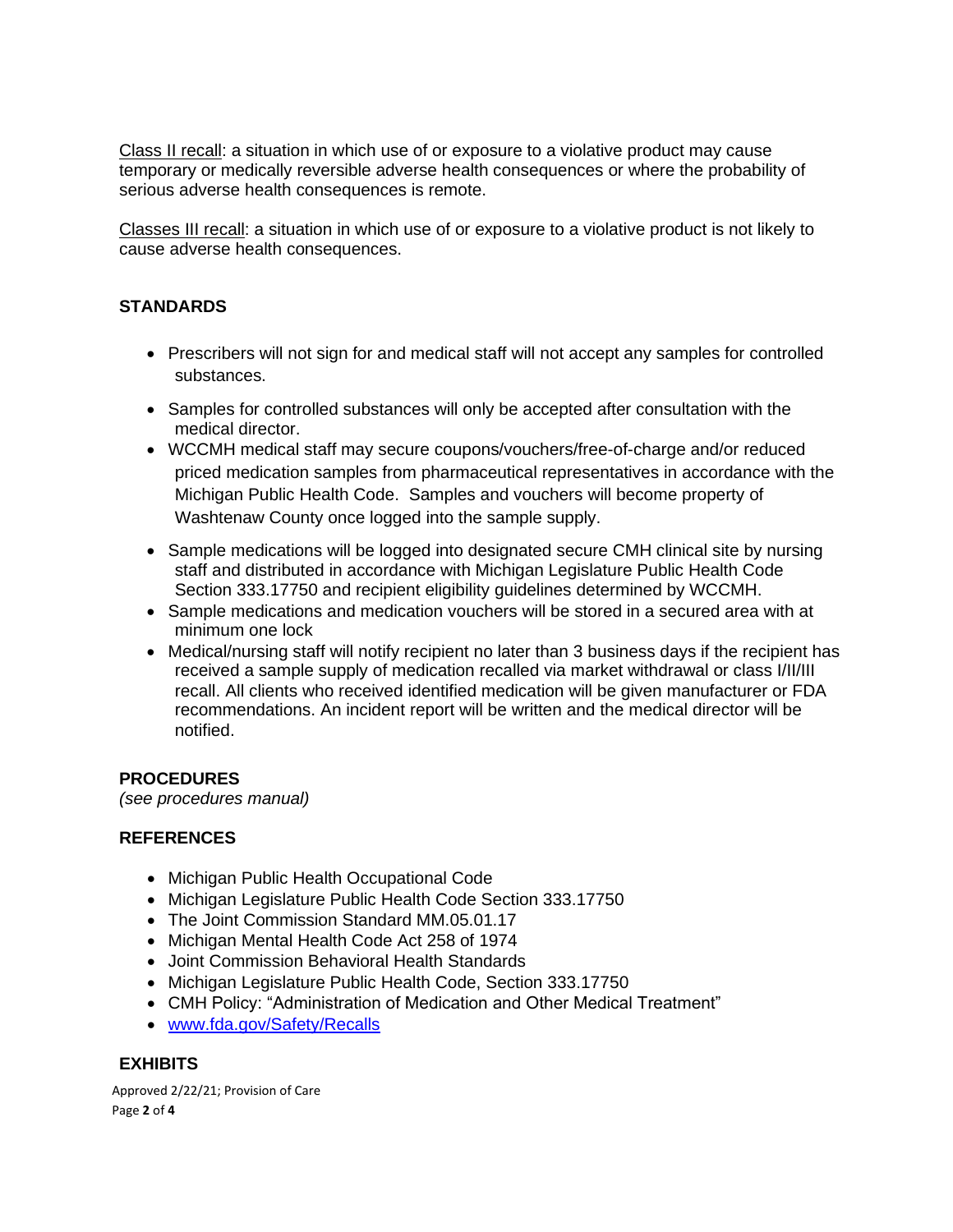A. Sample Medication Sign In/Out form

*(this page intentionally left blank)*

Approved 2/22/21; Provision of Care Page **3** of **4**